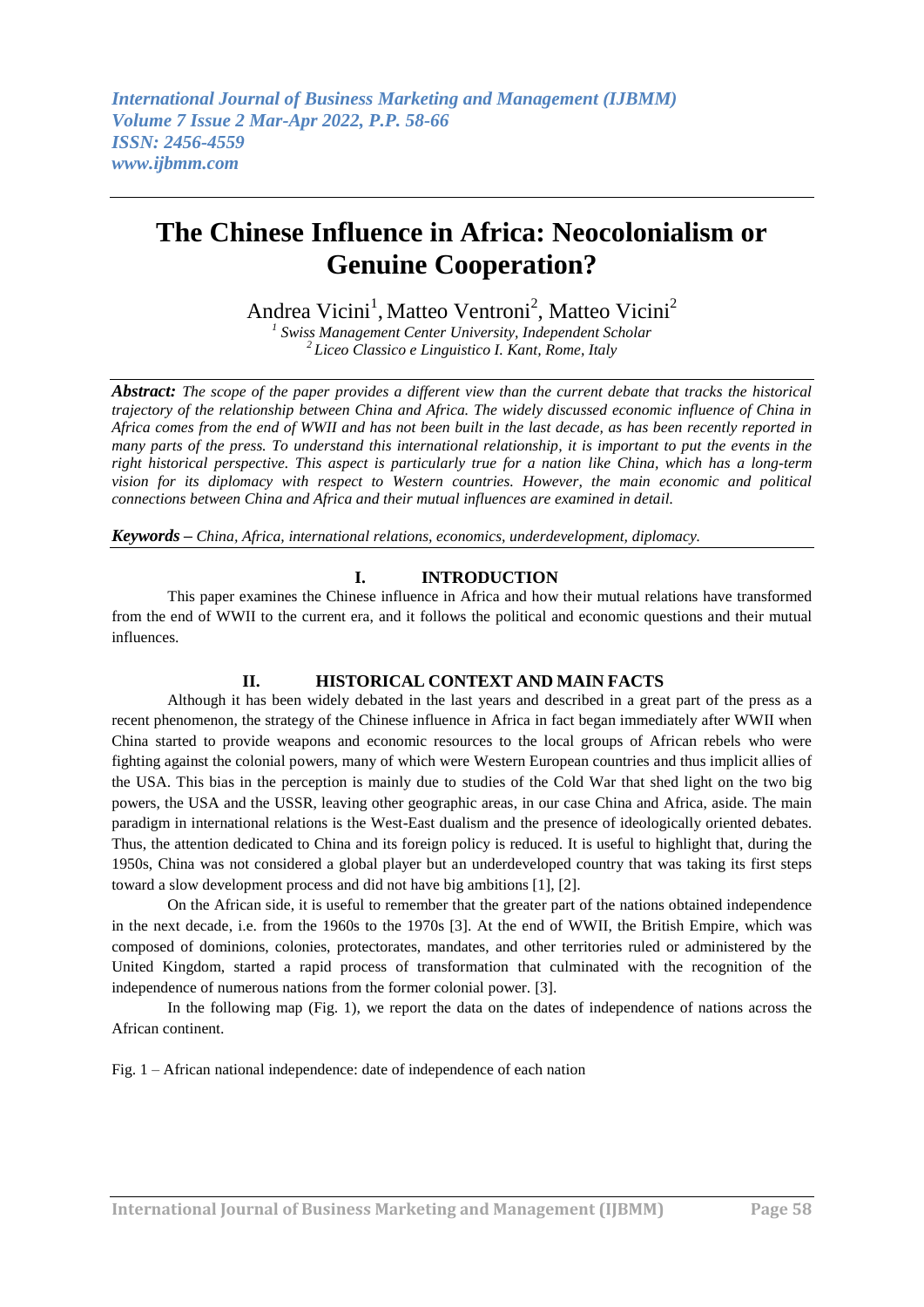

Source: ceppes.wordpress.com [\(https://ceppes.wordpress.com/decolonization-in-africa-2/\)](https://ceppes.wordpress.com/decolonization-in-africa-2/).

It is useful to recall that, in many cases, this process of decolonization was not accompanied by a sustainable development process for the individual country involved; therefore, political independence was incomplete in some aspects because it remained economically dependent in the complex context of the Cold War. In many nations, political power remained concentrated among small groups (elites) without the formation of a new establishment. This aspect influenced the trajectory of many countries as the development projects financed by the World Bank did not reach the intended targets [4]. This specific aspect will be examined in the next sections; however, in general, the lack of public education together with high levels of corruption determined antidemocratic conditions, and often the democratization process was halted by a dictatorship that was generally tolerated by the developed countries for ideological motives. [5].

To this end, it is useful to recall four bloodthirsty dictators who dominated the scene over different decades: Idi Amin in Uganda (1971-1979)*,* Jean-Bédel Bokassa in the Central African Republic (1966-1979)*,*  Mobutu Sese Seko in the Democratic Republic of the Congo/Zaire (1965-1997), and Francisco Macias Nguema in Equatorial Guinea (1968-1979). All of them seized power with a *coup d'état* and, for the most part, had the tacit support of the colonial powers like France, the United Kingdom, and the United States, generally with the

**International Journal of Business Marketing and Management (IJBMM) Page 59**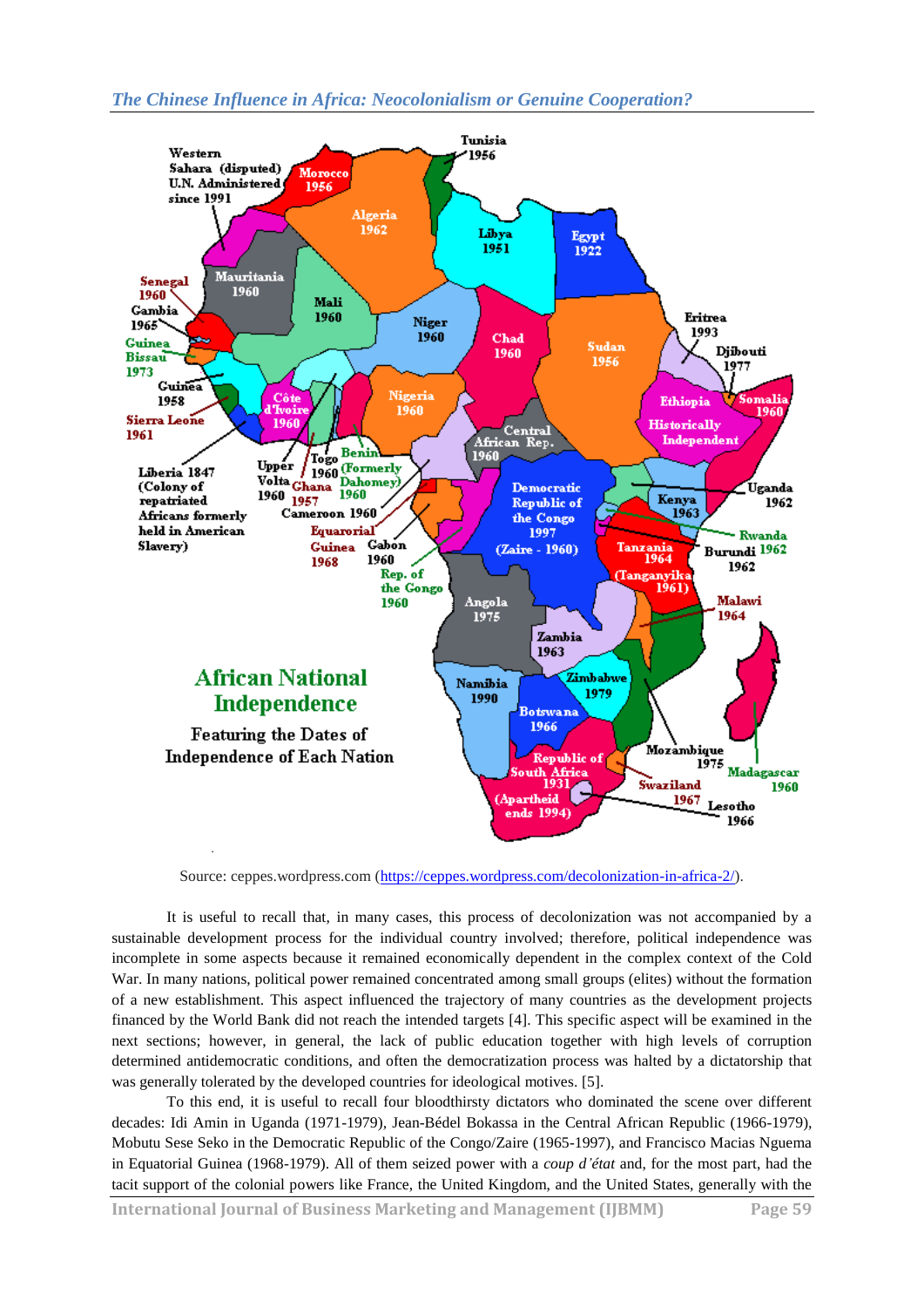clear scope to contain the expansion of the socialist ideology in Africa and consequently the influence of the USSR. However, in this typical Cold War scenario, other African countries assumed different trajectories [1].

In 1955, the famous Bandung Conference announced the beginning of a new deal for the Afro-Asian nations based on pacifism, and the progressive decolonization process combined with the birth of the political independence movement in Africa, managed by a new generation of African political leaders, accelerated deep transformations on that continent toward democratic governments, albeit not always with success. A relevant role was played by the Chinese delegation headed by Zhou Enlai, which laid the foundations for the forum known as the *Non-Aligned Movement*. This new political subject offered China a new space in a world that was polarized by the dualism of West-East.

A review of the European newspapers during the 1960s evinces an intense development of the relations between China and many African countries in search of a new political deal. In this respect, the support offered by China to the construction of the Tanzania-Zambia Railway in 1967 (Tazara Railway) after the colonial power and the World Bank had rejected the financing of this project is emblematic. The project, which started in 1970, involved more than 30,000 workers (a great part of whom were Chinese blue-collar workers), and it was completed in 1975, two years before the planned end date. In logistical terms, the Tazara provided Zambia and Tanzania with a strategic tool to increase their exports, limiting their dependence on the countries to the west, such as Rhodesia (modern Zimbabwe). Moreover, from a political point of view, it became a symbol of revolutionary solidarity and of anti-colonialism, which had oppressed Africa for many centuries [5]. For China, which was considered a "Third World" country, the support it provided for the building of this infrastructure was an important step because it was an opportunity to contest the hegemony of the USA and USSR in Africa; on the other side, the perception of China in Tanzania was that there was not an imperialist attitude in such a project but solidarity among two "Third World" countries and "South-South" cooperation [1].

From the 1960s, the importance of Africa to China increased rapidly. The increasing contrasts between China and the USSR regarding the concept of "socialism" accelerated this process. China superseded the USSR as the leader of the socialist revolution, so the scope of Chinese diplomacy extended to the African leaders as both the USSR and the USA, as the world's major powers, sought to obtain a global hegemony over the developing countries. The tools adopted in this period were bilateral relationships, Chinese diplomatic efforts to recognize the Sub-Saharan countries, and increasing its cooperation with them [1]. As an example, it is interesting to remember the foundation of the *Chinese-African People's Friendship Association*, founded in 1960, which had a wide scope to increase the level of friendship between Chinese and African people, promote trade and cooperation, intensify their common development, and promote world peace. China became a model for the undeveloped countries and created close alliances for anti-colonialist cooperation.

In 1964, the Chinese Premier Zhou Enlai, a leader at the Bandung Conference, which influenced Chinese foreign policy over the next decades, visited many African countries to sign cooperation agreements and offer support in economic and military terms to the newly independent nations. The main tools used were:

- Bilateral agreements, which involved technological solutions, technological know-how, or credit lines without interest rates, and
- Military and logistical support for the rebel movements during the African nations' processes of independence.

With respect to the second tool, which is controversial and not transparent, it is opportune to specify that China adopted an unorthodox strategy of influence, which included clandestine support for the rebel groups involved in the liberation movements, generating mainly a competition with the USSR. An example is the case of Zimbabwe, where the USSR supported the ZAPU (Zimbabwe African People's Union), whereas China sustained the ZANU (Zimbabwe African National Union). In Mozambique, the situation was different; the FRELIMO (Frente de Libertação de Moçambique) obtained economic and military support from both China and the USSR during the war for independence and after it because there were few rival organizations and these lacked adequate leadership and territory control [1], [5].

In Angola, the situation during the war of independence assumed a complex configuration. At the beginning, the intention of China was to support the MPLA (Movimento Popular de Libertação de Angola), but this movement was closely supported by the Soviet Union. Subsequently, China changed its alliance in favor of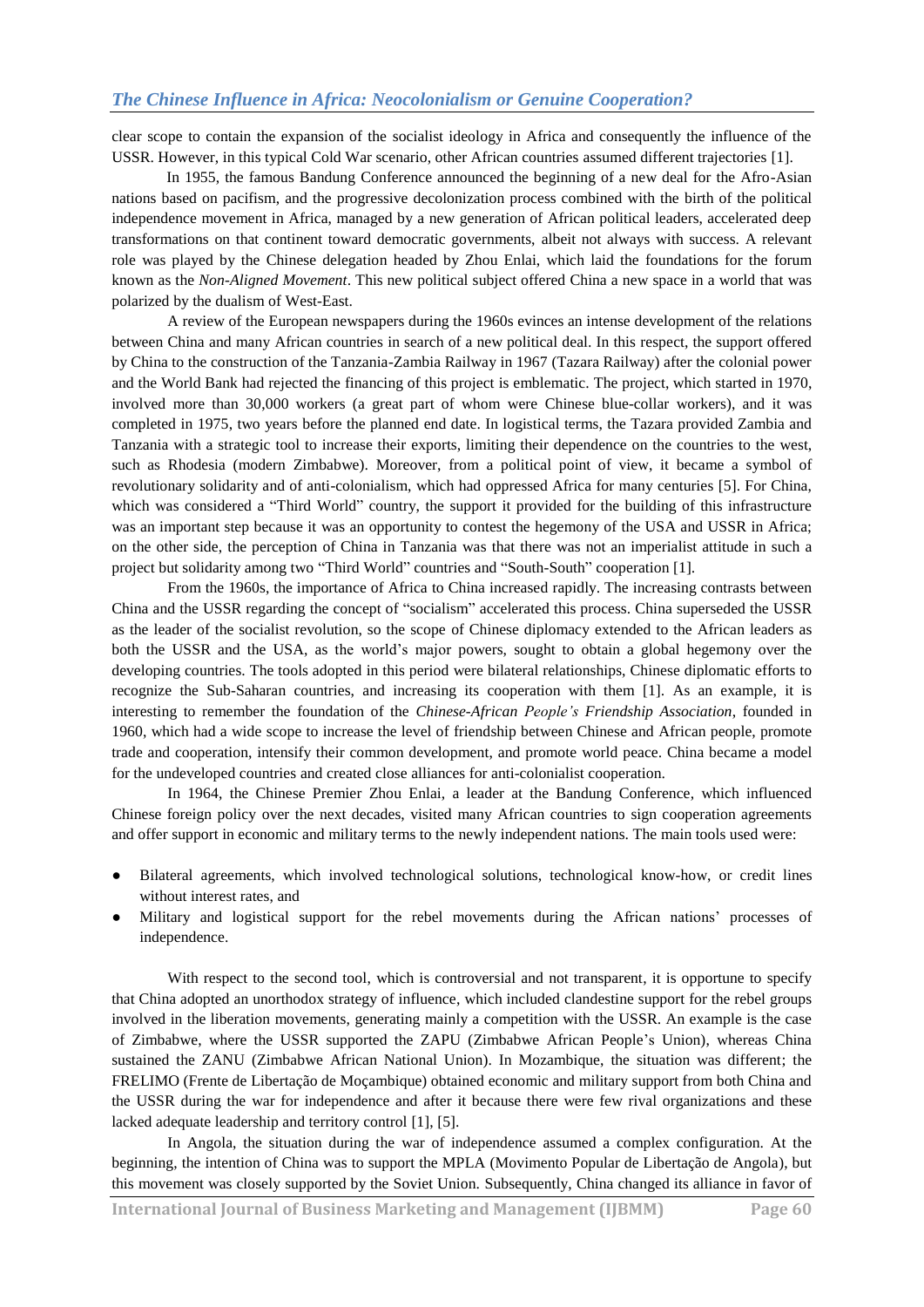the FNLA (Frente National de Libertação de Angola). After 1964, China supported a third group, the UNITA (União Nacional para a Independência Total de Angola), which was born from the FNLA and adopted a position close to the Maoist ideas with an opposing socialist doctrine to that of the Soviet Union. Successively, it became a military arm of the USA. However, during the 1970s, China abandoned the UNITA and became the main supporter of the MPLA and, one year later, the FNLA. After the independence of Angola from Portugal (1975) and during the Angolan Civil War, China secretly supported both the FNLA and the UNITA, not for political purposes but to reduce the influence of the Soviet Union, which was the major ally of the MPLA, in the country [1], [5].

In short, the principles that oriented the strategy of China in Africa from the 1970s were subject to a major change that came from an important internal political factor. The Cultural Revolution in 1966 modified the internal equilibrium in China, which gradually abandoned its support for the rebel movements that it had offered in the past decades because this tool had not reached its objectives but fed the instability in the African countries. The target of the Chinese foreign policy during the 1970s became limiting the influence of the USSR on the African continent, and in this trajectory, it was even useful to temporarily align its position with the USA, which was also invested in containing the expansion of the USSR.

In 1974, during a meeting at the UN, the Chinese vision of the world was expressed by Deng Xiaoping. On this occasion, he expounded on the Three World Theory formulated by Mao Zedong in 1958. The Chinese Communist party rejected the Soviet assertion that the Cold War, characterized by the conflict between communism and capitalism, had concluded. The world, following the Chinese conception, is not bipolar but composed of three macro blocs. The first includes the USA and the USSR, the second bloc is made up of the developed countries, and the third is composed of the underdeveloped countries from Asia, Africa, and Latin America. Therefore, China aspired to become the leader of this third bloc as an emerging power and a leader of the anti-hegemony front.

During the 1970s, after the death of Deng Xiapoing, the internal priorities in China were destined to change. In particular, more attention was reserved for the modernization of the country. Its diplomacy seemed more oriented toward stabilizing its diplomatic and commercial relationship with the USA, without explicit implications on its military and defense agreements. The focus of its foreign policy was to maintain an equilibrium between the two major powers, which appeared, in the long run, as a strategy to accreditate itself as a third player in the global world. Thus, the Chinese establishment spoke about "South-South" cooperation and support for conflicts aimed at the liberation of the African countries. [5].

During the UN meeting with the African establishment, a great part of the focus was dedicated to the mutual benefits that could be obtained from a partnership with China. In this decade, the reputation of the major powers (USA and USSR), with respect to the underdeveloped countries, was very low because it seemed clear that the interests of both were principally associated with a hegemonic vision.

From the middle of the 1980s, it seemed clear that China had abandoned its interest in Africa, and the domestic modernization process in which China had invested and its need to increase and pump out exports of manufactured products in the direction of the developed countries required another foreign policy strategy. In this framework, the main objective became the consolidation of relationships with countries that could offer know-how useful to the modernization process, so China directed its attention to Japan and other similar countries and offered itself for a delocalization process aimed at acquiring technological know-how. Of course, to reach this target, Africa was not the right tool.

However, the real motivation was that the new Chinese establishment was attempting to develop a path of foreign policy that was equidistant between the USA and the USSR to rebalance the hegemony of the two superpowers.

In 1989, the Tiananmen Square protests in Beijing changed the internal and external equilibrium in China and modified the course of history. The protest was strangled by the government, and the escalation of the violence ended up with the declaration of the introduction of martial law on 20 May 1989. The eyes of the world were all looking at this event that marked the beginning of the decline of the communist system, which would be accomplished before the end of the year. The implementation of economic reforms in China increased the consensus of the central government, which was in serious difficulty after the violent reaction to the protest, that it was evident that this event had necessitated turning China's attention back toward Africa.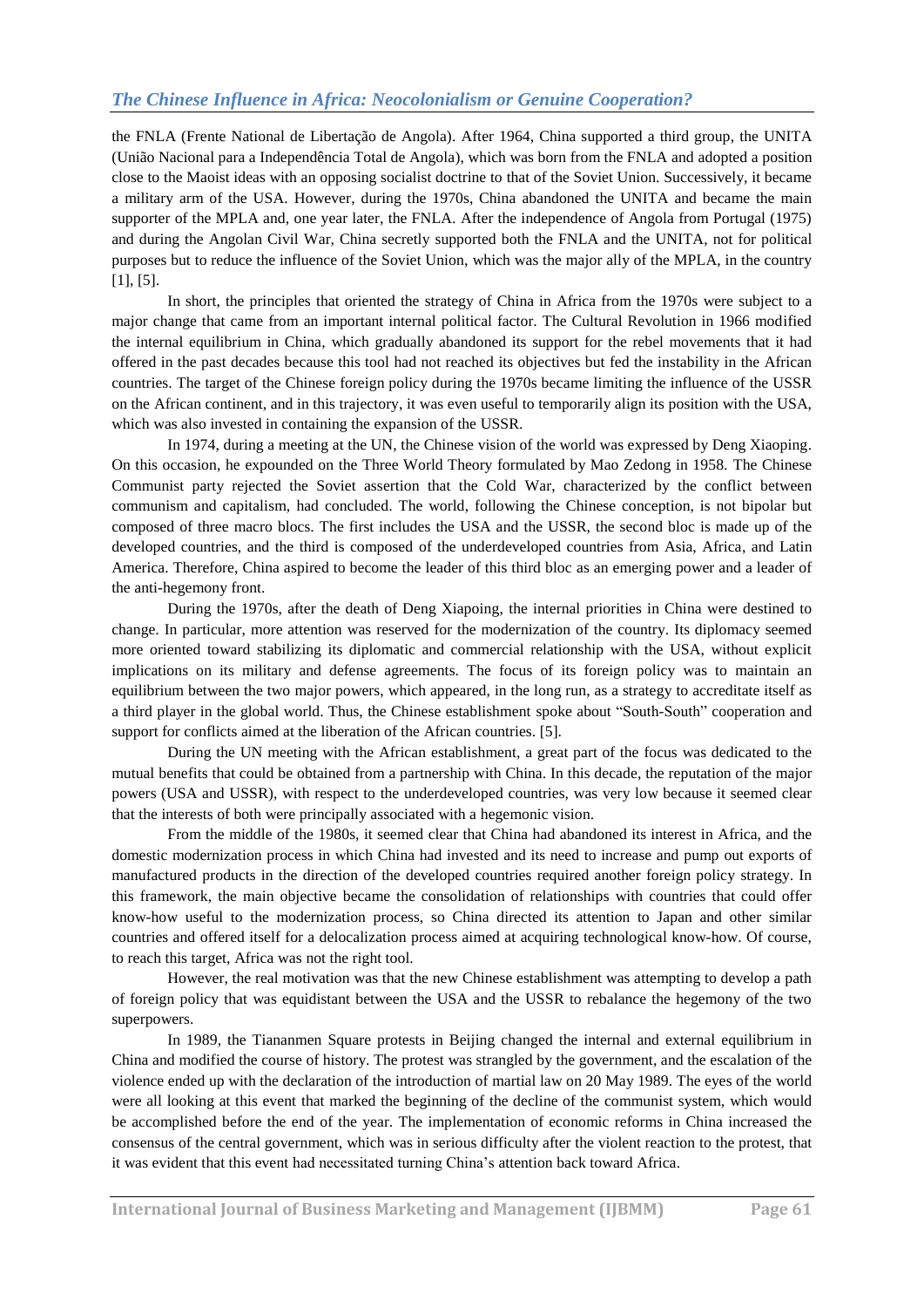During the 1990s, after the Tiananmen Square protests, China returned to manifest its interest in Africa. In this period, its international relationships evolved, pushed by:

- The need to explore new markets to which to export manufactured goods, and
- The need to maintain alliances and acquire new allies (in particular, with the underdeveloped and African nations) in the UN context for support in responding to the question of human rights because, after the Tiananmen Square protests, this topic became the main subject of inquiry of the Western countries to the Chinese authorities. Furthermore, this aspect was also pushed to maintain the isolation of Taiwan, which was and is an internal threat to the Chinese establishment [5].

The Chinese criticism of the multiparty political system sustained in Africa by the Western countries arrived punctually when the democratization process seemed to have reached an impasse.

In the 1990s and 2000s, the interest of China in Africa increased once again and started a new era of reciprocal cooperation [5]. 1995 was a decisive year in the relationship between China and Africa. The Chinese President announced the "going out" strategy to the major Chinese companies, and on the occasion of his tour of six African countries, the leader announced a programmatic plan entitled "Toward a new historical milestone of Sino-African friendship," which was an introduction to the "Five-Point Proposal," a strategy for the development of the China-Africa relationship in the long term, based on reciprocal cooperation. This strategy is synthesizable in the following five points:

- To promote genuine friendships between the parties to become reliable and reciprocal "all-weather friends."
- To hold mutual respect for sovereigns and not to intrude in internal affairs.
- To reach a common development based on reciprocal advantages.
- To enhance mutual consultation and cooperation in international affairs.
- To look to the future to promote peace and improve the world.

An aspect that appears relevant is that the Chinese strategy was conducted in an unorthodox way for Western diplomacy. It was conducted on a bilateral basis, with a regional diplomacy system, and often at a multilateral level. This "three-dimensional approach" seemed particularly efficient because it created an intersection on two different planes: an institutional one with ministers and a personal one with the African leaders, who appreciated this approach. Visible in this *modus operandi* is the intelligence of Chinese diplomacy, which was able to pursue its interests without excessive effort [5].

The first *Forum on China-Africa Cooperation* (FOCAC) in October 2000 in Beijing included the participation of 80 ministries from 45 African countries. These meetings, which have a triennial frequency, have two main objectives:

- To show to the African countries the results obtained with the socialist political system by an underdeveloped country like China, which wanted to be recognized as a model for the African countries.
- To establish the Chinese global strategy, which ultimately aimed to reform the political and economic order by reducing the USA's hegemony, which was considered negative both for China and, by extension, for all underdeveloped countries.

On that occasion, the Chinese Premier Zhu Rongji affirmed that the development of Sino-African relationships was particularly relevant to obtain mutual advantages and to ensure that their economic interests threatened by the globalization process designed for increase the benefits of the developed countries. [1].

The results of the first FOCAC highlight the priority that Beijing offered to the African continent from the beginning of the  $21<sup>st</sup>$  century. Furthermore, it represented a long-term initiative from China, although the events and the consequences of 11 September 2001 influenced this program. The volume of international trade started to increase strongly with this renewed Sino-African cooperation [5].

The second FOCAC in 2003 recognized the progress obtained and confirmed that the trajectory of the Sino-African relationship of cooperation started with this kind of instrument. It is worth recalling the concept of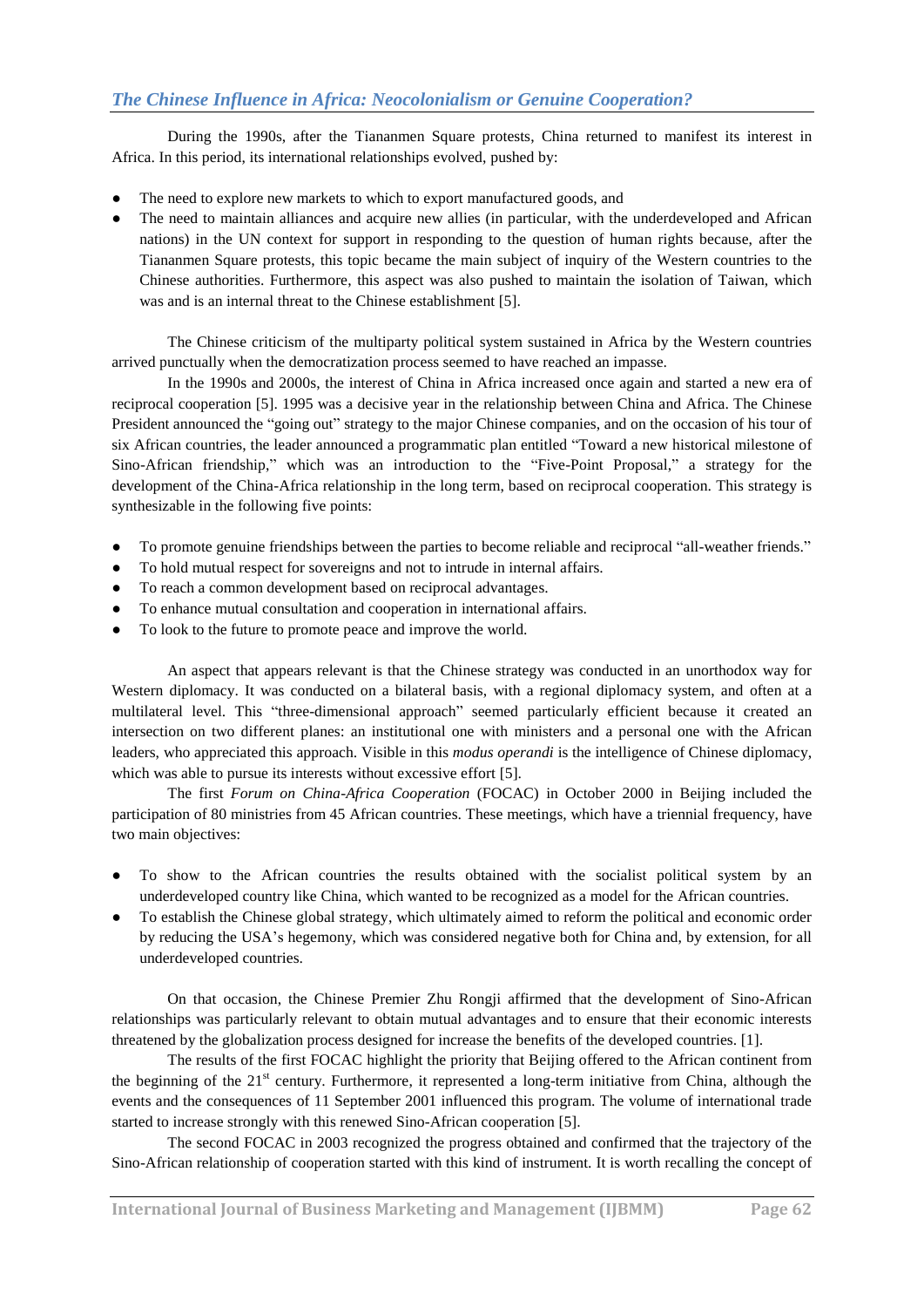multipolarity in which China and Africa would play a determinant role between the developing countries, though it is evident that China would be the leader of this set.

The third FOCAC held in 2006 saw the vast participation of 48 African countries (with respect to the total of 53 in the African Union). This meeting consolidated the relationship between China and the African Union. In this context, China recalled its fundamental principles, which are the promotion of peace between people, the stimulus of development and progress in many fields (economy, health, education, scientific research), and last but not least, the consideration that relations must be inspired by the principle of parity among both parties (China and Africa). China also reiterated the principle according to which it did not intend to interfere in the internal affairs (human rights or internal political questions) of the individual African countries.

#### **III. ECONOMIC EVOLUTION IN RECENT DECADES**

Since 2000, China has increased the volume of goods traded with Africa, increasing from 6.5 billion USD to 55 billion USD in 2006. From this year, the commercial relations raised exponentially and reached 300 billion USD in 2015. Within a decade, China had become the main player on the African continent, surpassing the USA, UK, and France, all of which have a historical tradition of commercial relations with Africa [6].

The amount of foreign direct investment (FDI) in Africa grew from 2011 to 2016 in general terms, but the major increase came from China because its presence grew exponentially by 213% in the period 2011-2016, as illustrated in Table 1.

Table 1. Top ten countries by FDI stock in Africa in 2011-2016 (billions of USD).

| Country          | 2011 | 2016 | Range<br>$(2016 - 2011)$ | Increase in % |
|------------------|------|------|--------------------------|---------------|
| USA              | 57   | 57   | $\theta$                 | 0.0%          |
| UK               | 54   | 55   | 1                        | 1.9%          |
| France           | 52   | 49   | $-3$                     | $-5.8%$       |
| China            | 16   | 40   | 34                       | 213.0%        |
| South Africa     | 23   | 24   | 1                        | 4.3%          |
| Italy            | 13   | 23   | 10                       | 77.0%         |
| Singapore        | 16   | 17   | 1                        | 6.3%          |
| India            | 16   | 14   | $-2$                     | $-13.0%$      |
| Hong Kong, China | 7    | 13   | 6                        | 86.0%         |
| Switzerland      | 11   | 13   | $\overline{c}$           | 18.2%         |

Source: UNCTAD, *World Investment Report 2018* [7].

This boom was facilitated by many banking and financial institutions that were founded in the 1990s by China to implement its economic policy and support international trade. We can mention the following:

- China Eximbank (CEB), founded in 1994, is the only institution that is authorized to issue concessional loans.
- The China Development Bank (CDB) offers medium- and long-term lending and investment to support the implementation of major strategies for the medium- and long-term development of China's national economy. The majority stake is owned by the Chinese state via the Ministry of Finance and the government-owned Central Huijin Investment Ltd.
- The China-Africa Development Fund (CADF) is a [Chinese](https://en.wikipedia.org/wiki/People%27s_Republic_of_China) [private equity](https://en.wikipedia.org/wiki/Private_equity) fund solely funded by the CDB. It was founded in 2007 with the scope to stimulate investment in Africa by Chinese companies in power generation, transportation infrastructure, natural resources, manufacturing, and other sectors.
- The China Investment Corporation (CIC) is a sovereign wealth fund responsible for managing part of the People's Republic of China's foreign exchange reserves. The CIC was founded in 2007 with the intent of utilizing these reserves for the benefit of the state.

**International Journal of Business Marketing and Management (IJBMM) Page 63**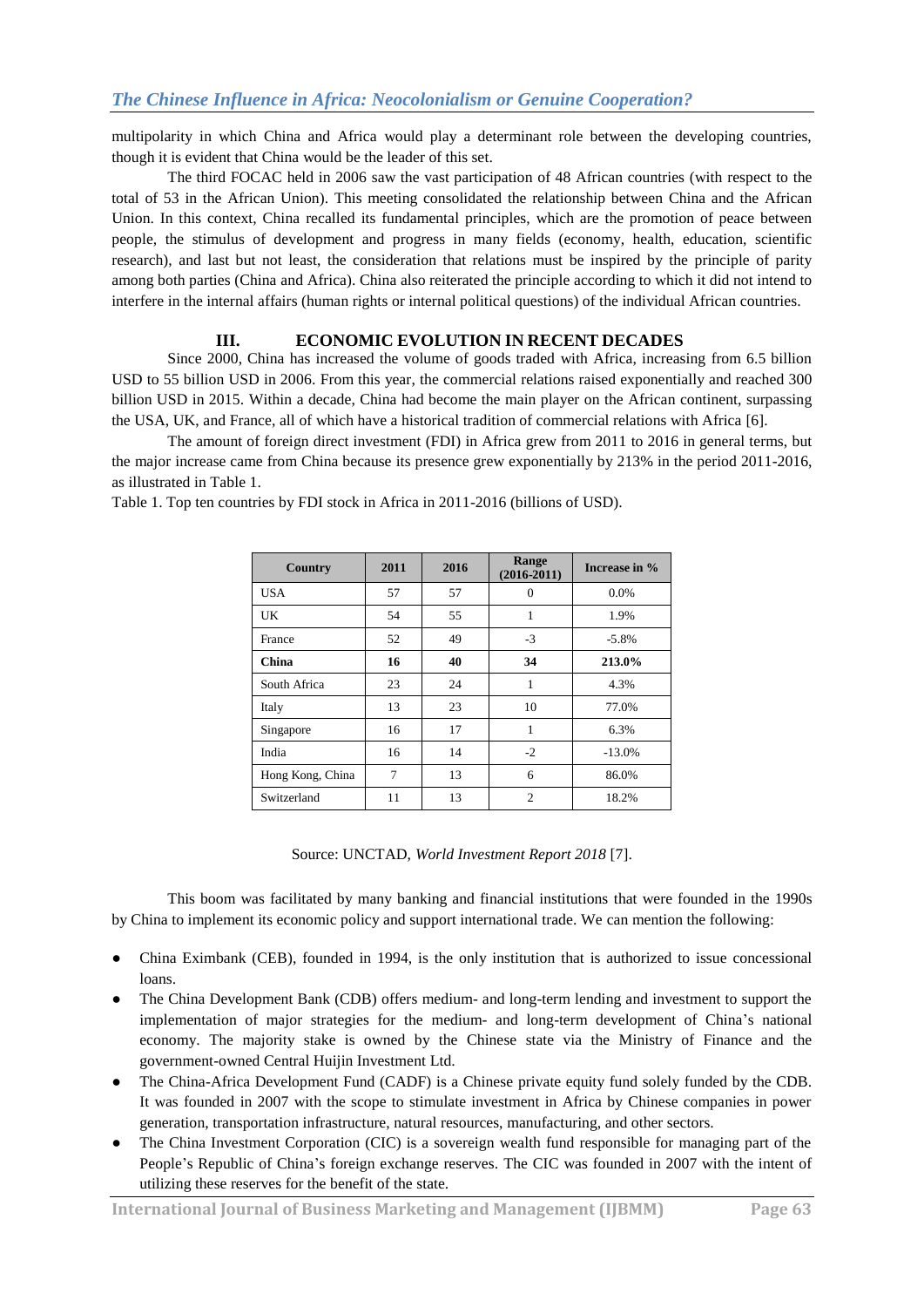- The China-Africa Business Council (CABC), a direct result of the FOCAC, is dedicated to the economic development of Africa and submits suggestions to governmental agencies based on the opinions and demands of its companies, searches for international opportunities for its members, provides consulting on investment financing, and promotes self-discipline among its members.
- The Chinese Embassies around the world aim to maintain contact with the local decision-makers and acquire the information required for business intelligence.
- The Trade and Economic Cooperation Zones (ECZs) have the scope to facilitate the start-up of investments' production and manufacturing operations with fiscal discounts, reduced bureaucracy, and other facilitations [6].

In 2006, the Africa-China relationship reached its peak because China announced its desire to proceed to further expand its ECZs, and consequently the flow of FDI accelerated until the peak shown in Table 1 above.

### **IV. POLITICAL IMPLICATIONS**

The continuous growth of the presence of China in the African economy has been accompanied by a new model in the international relationship. After the decolonization era and the collapse of the Berlin Wall, it appeared clear to China that the greater part of African nations wanted to link their development path to China rather than the countries of the West, which were, in great part, the actors of the old colonial empires (France, the UK, Portugal, etc.).

The Chinese strategy consisted in adapting its leadership and dialogue to the exigencies of the different countries. One of the strong points of Chinese diplomacy is its capability to adapt itself to the various circumstances and establish strong links with the African establishment without setting conditions (respect for human rights, social or environmental responsibility, etc.) for the FDI and for conducting business in general. To understand the strategy adopted by the Chinese diplomats with respect to their African counterparts, it appears useful to start from the analysis proposed by the eminent scholar Chris Alden [8].

Starting from the degree of democracy reached, Alden has defined three different categories of African states:

- Pariah partnerships,
- Illiberal regimes/weak democracies with commodity-based economies, and
- Democracies with diversified economies.

The so-called "pariah" states are characterized by a strong dichotomy between the massive poverty of the masses and the presence of a strict and arrogant elite that is in conflict with itself over the government of the country and the appropriation of its national resources. In these countries, the violation of human rights is an emblematic and constant feature [9]. The approach adopted by China is one of acceptance without further attention. The scope is to exploit the "pariah" state's isolation from the international community to obtain access to a commodities market generally dominated by the former colonial powers. For these countries, China represents a strategic partner to obtain technical assistance without the acceptance of conditions. Zimbabwe and Sudan are two emblematic examples of nations subjected to sanctions and isolation during the Cold War and unable to attract FDI, international financing, and loans to effect the policies adopted by the Western powers. In particular, in Zimbabwe, President Robert Mugabe, after a major economic crisis in 2003 and the impossibility to ask for support from the IMF and the World Bank because of Zimbabwe's isolation, decided to ask China for financial support. Thus, during the second FOCAC meeting, China inserted Zimbabwe into the Chinese "Eightpoint proposal supporting African development," and its external debts were canceled. Consequently, in 2005, China opened a new credit line for Zimbabwe to develop its agriculture and the mining sectors without inserting conditions regarding human rights and transparency in the decisional process, as per the Chinese diplomatic tradition. This credit was covered with the concession of extracted materials from mining operations, in particular diamonds, to Chinese multinationals. In short order, the credit line that opened for the modernization of Zimbabwean infrastructure and other investments disappeared in its corrupt system, so for Beijing, this lack of profitability, combined with the protests of the international community and the *coup d'état* against Mugabe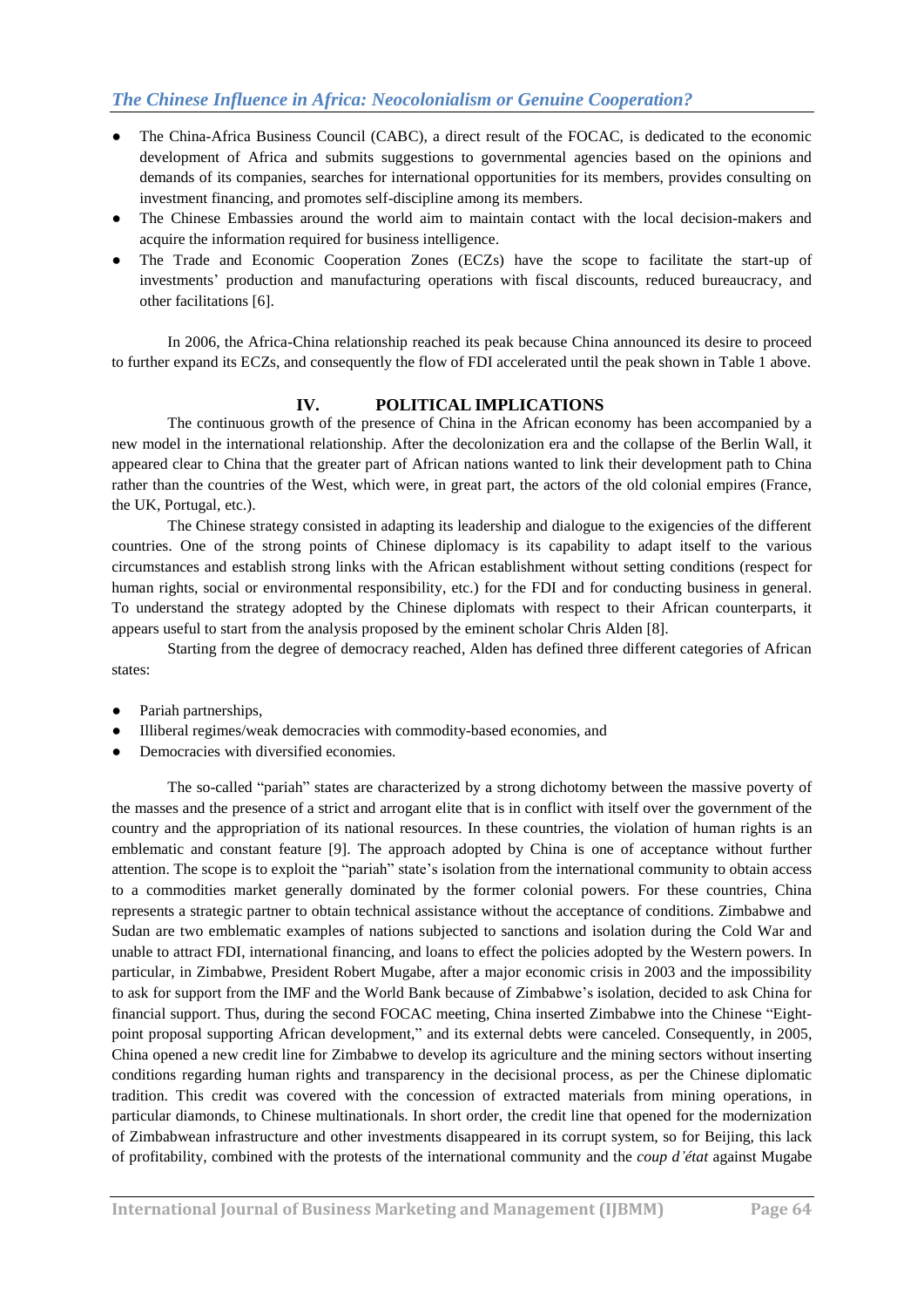in 2017, accelerated its decision to leave Zimbabwe to its destiny. This case represents a failure of the Chinese policy of credit concessions without conditionality [6].

The second category, defined as illiberal regimes/weak democracies with commodity-based economies, includes all the countries that have survived conflicts and undergone a recent process of democratization in which the elite manage the greater part of the national resources, thus representing a weak level of democratization, and in which the economic system is based on the export of commodities and raw goods. Among these countries, we can include Sierra Leone, Liberia, and Angola, all of which have passed through conflicts, as well as Nigeria, Tanzania, and Zambia. All of these countries present a form of governance that need a similar response. These countries consider China a strategic partner for FDI, and it does not interfere with internal affairs such as the social conditions of the workers. Angola is probably a peculiar case of success in the Chinese investment strategy. In 2003, after the end of the civil war, the country requested a loan from the IMF, which refused to finance the reconstruction of the nation because it did not satisfy the conditions of transparency and good governance to access the financial program. At this point, China manifested its clear intention to provide loans and finance not only for the reconstruction of Angola but even for its oil sector, which is a pillar of the Angolan economy. Thus, in summary, Angola became a big exporter of crude oil, and China became the main importer of oil from Angola. Further, considering the advantages in terms of the labor cost, Chinese firms excluded foreign firms and even Angolan firms from the competition. However, the use of Chinese firms limited the transfer of know-how from China to the local firms, which was an objective of the new Angolan establishment [6]. Today, China is the primary holder of the Angolan external debt.

The third category of democracies with diversified economies is characterized by an inclusive democracy with an economy in different stages, which corresponds to South Africa. The relationship of this country with China is more complex because China is not only a strategic partner and a resource for FDI in South Africa at a high technological level but also, at the same time, a competitor to the local firms, which are able to offer the same services but at higher costs. However, with respect to the other African nations, South Africa's consumer market is more vast and well-developed, so it presents good opportunities for Chinese goods and investments. Furthermore, it represents the future direction of many African countries, so it is an interesting business environment to test new consumer trends. The presence of excellent resources from mining (diamonds, gold) is an element of attraction for China, which is poor in terms of natural resources. Last but not least, from a political point of view, China and South Africa, after an initial period of reciprocal diffidence in the 1990s, started a process of progressive political convergence in favor of a reform of the UN that sought to increase the weight of both nations in the international community [6].

From the short examples expounded on above, it appears evident that, in Africa, the picture is complex and needs differentiated sets of proposals to obtain the right tuning with every country. However, the strength of China is in its capability to adapt itself to multiple contexts.

Today, more so than in the past, China is a complex country with an enormous manufacturing sector capable of producing every consumer or intermediate good to a competitive level in terms of costs, which are often less than other underdeveloped countries. However, it is important to highlight that, at the same time, the country has developed a high-tech economy, in particular in electronic and IT equipment, satellite and aerospatial technologies, and the widely discussed 5G connection, and thus it seems able to absorb the advantages of all sectors. For this purpose, its collocation in the global market escapes the rigid classification used by many Western analysts.

#### **V. CONCLUSIONS**

In conclusion, to answer the question in the title of the current article, is China a new colonizer or a fair partner? In short, there is not a single Chinese foreign policy. As emerged from our extremely synthesized analysis, the variables which influence Chinese foreign policy are the time and the place, whereas a constant in China's international relationships is the lack of interference in the internal affairs of the partner country, which means not interfering in human rights issues and social responsibility related to business activity. These aspects seem particularly appreciated by the so-called autocracies on the continent that are particularly intolerant of such debates.